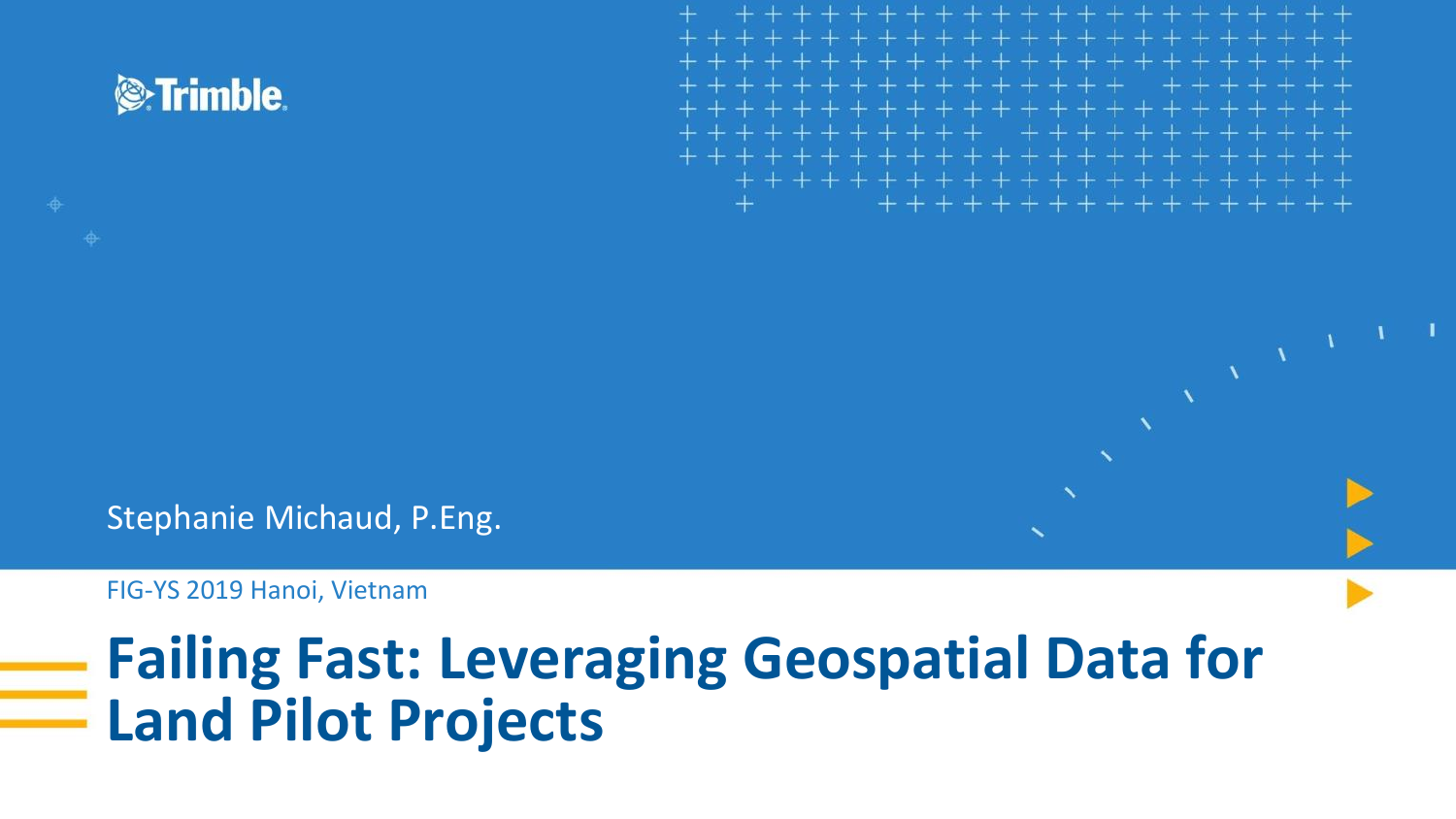



### **What I think about when I hear someone say, 'it's a small world...'**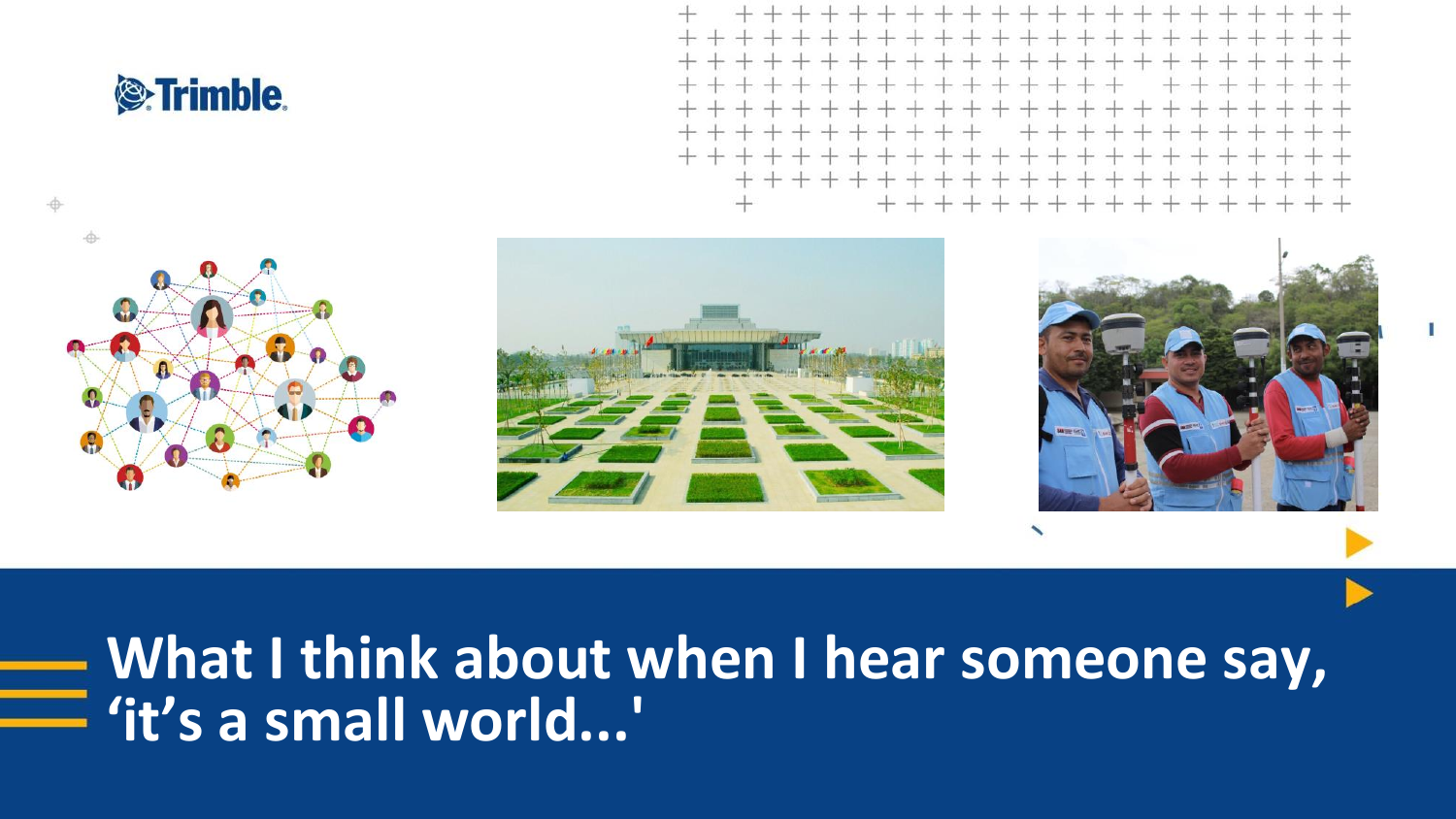### **Land projects typically involve system, process, and people changes that span large geographies**

- **•** Digitization of paper systems
- **EXEC** Multi-Purpose, or Fit-for-Purpose Cadastre
- **EXEC** Census, demographic and statistics review
- **E** As-Built validations
- Property valuation
- **EXECOMMUNITY Participation and** Involvement



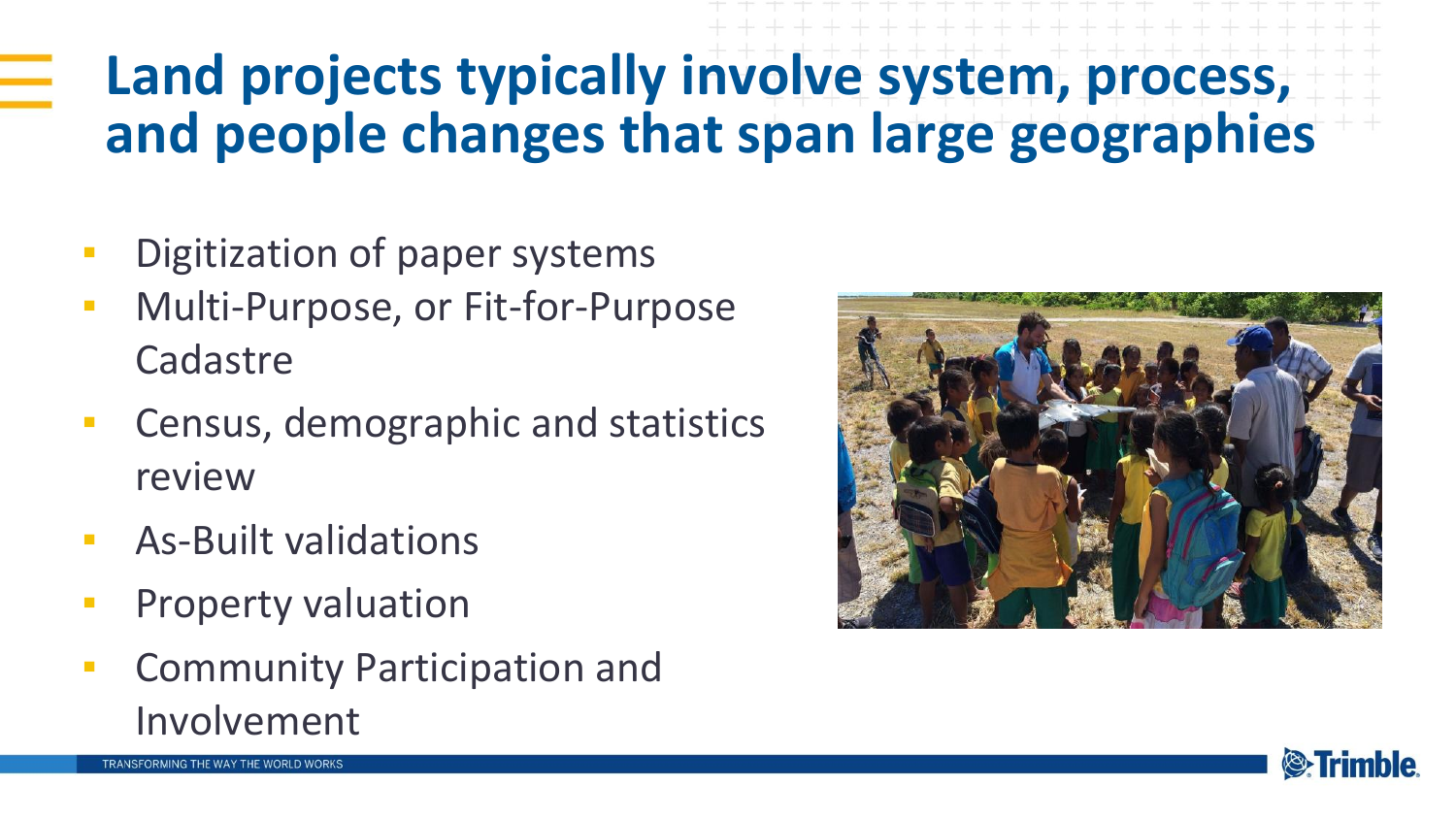## **My experience with 'it's a small world'**

in 2011



| 2001-2004                  | 2007-2011                      | 2015                    | 2016-2018                 |
|----------------------------|--------------------------------|-------------------------|---------------------------|
| Lived abroad as a          | <b>Completed my</b>            | Joined the              | <b>USAID funded</b>       |
| teenager in                | <b>Geomatics</b>               | <b>Trimble Land</b>     | <b>Land Pilot project</b> |
| <b>Ecuador</b>             | <b>Engineering</b>             | <b>Administration</b>   | in Ovejas,                |
| <b>Learned Spanish and</b> | degree                         | division                | <b>Colombia</b>           |
| became interested in       | <b>Volunteering with</b>       | Focusing on expanding   | Lead technology design,   |
| international              | <b>Engineers without</b>       | our involvement in land | development, execution    |
| development                | <b>Borders, joined Trimble</b> | projects in Latin       | and capacity building.    |

America

Failed fast to succeed

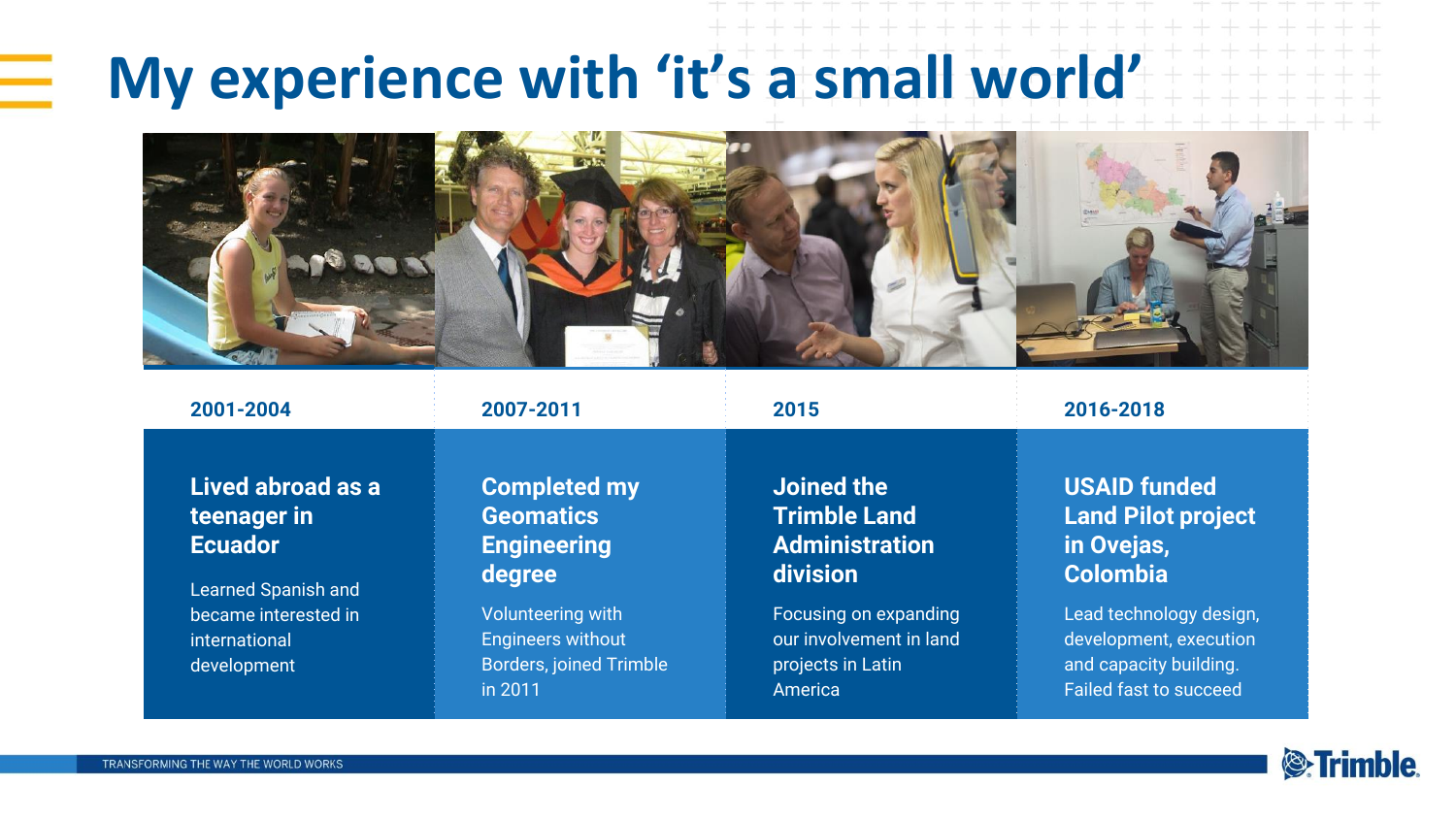#### **In Ovejas, Colombia, Trimble delivered a 10 crew solution to map rural land parcels to assist with the restitution process post civil war**



**10** Field Crews



**R2 + Kenai + Penmap, R6 base + radio kits,**



**Background Imagery and Parcel information for 6000 parcels**

**Had to scope additional equipment** due to project challenges

Trimble solved the following challenges for the Ovejas project:

- Speed of data collection in the field
- **•** Digitizing paper forms
- **Conducting owner interviews and** cadastral survey in the same visit
- Collecting geospatial data in remote areas

Trimble did not solve:

Data import/export into backend system

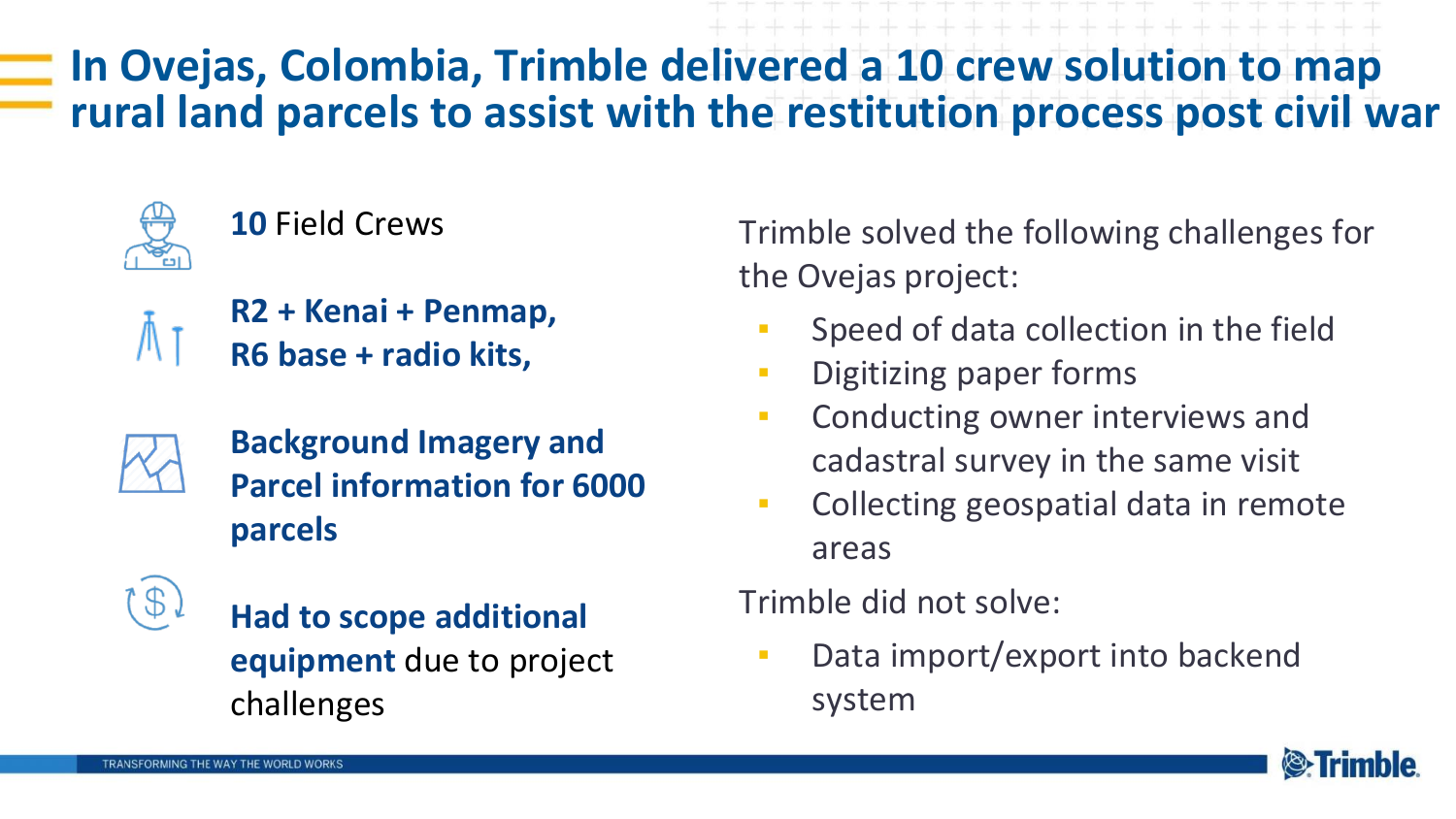#### **Failing fast, and often, was critical to moving the project forward and obtaining success**

- Only 2 base stations purchased instead of 4?
	- Re-organize project crews
	- Log raw GNSS data for post processing later in office
	- Configure office computers with post processing software
- Software bug doesn't allow base station IDs greater than 9?
	- Test locally to isolate hardware vs software issue
	- Feed data to engineering teams for hot-fix, roll out locally
- Satellite based correction sources not 'officially' approved?
	- Provide demo license and run data capture in parallel
	- Prepare evaluation report for new method approval



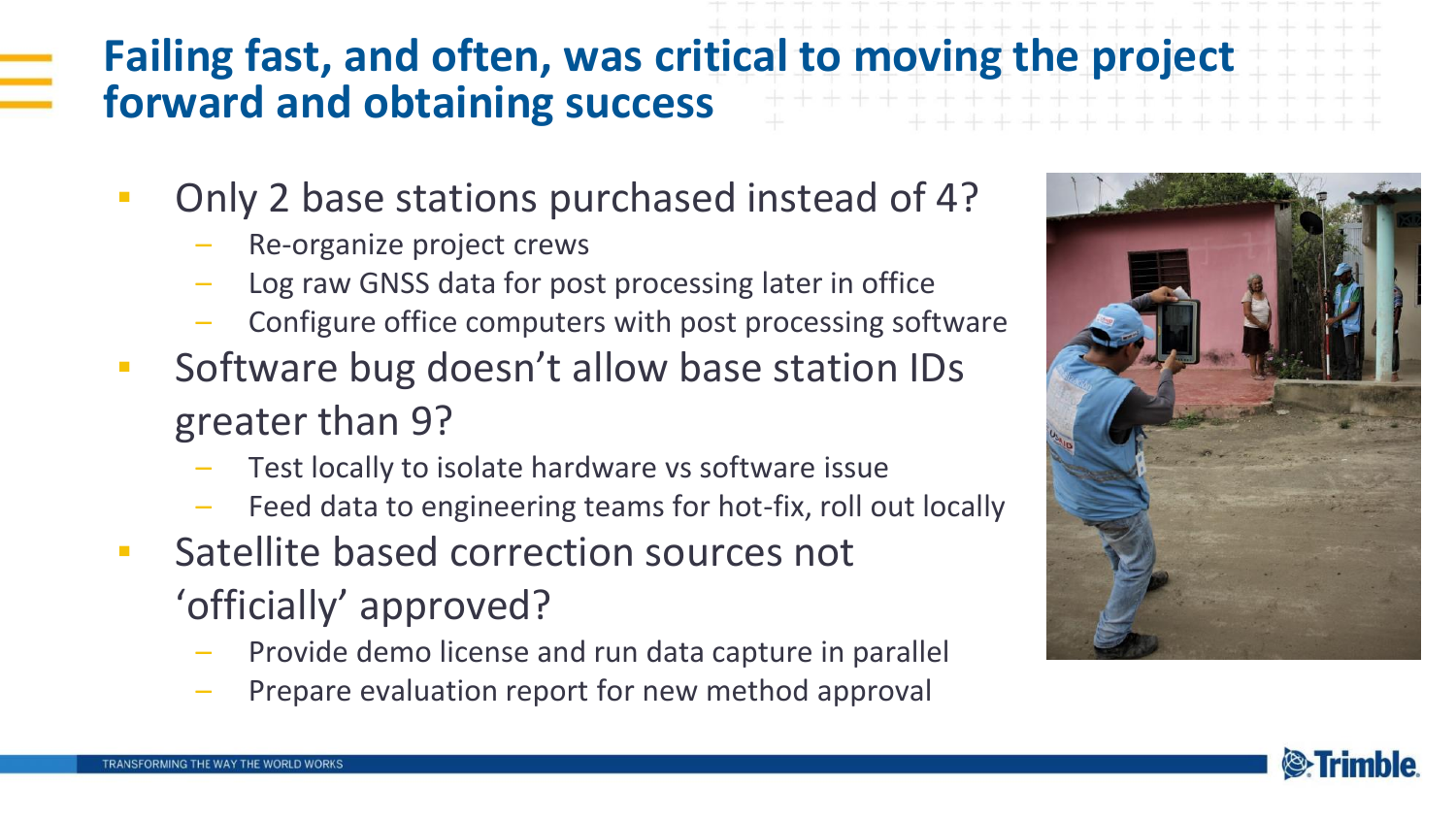### **What is the role of Young Surveyors in these ongoing land development challenges?**

- To think critically and differently, even in an unfamiliar application or industry
- To be curious and investigate the root causes of why something doesn't work
- **To provide experienced opinion and share knowledge**
- **To make complex technology useful and accessible**
- **To be willing to try something new, and lead innovation**

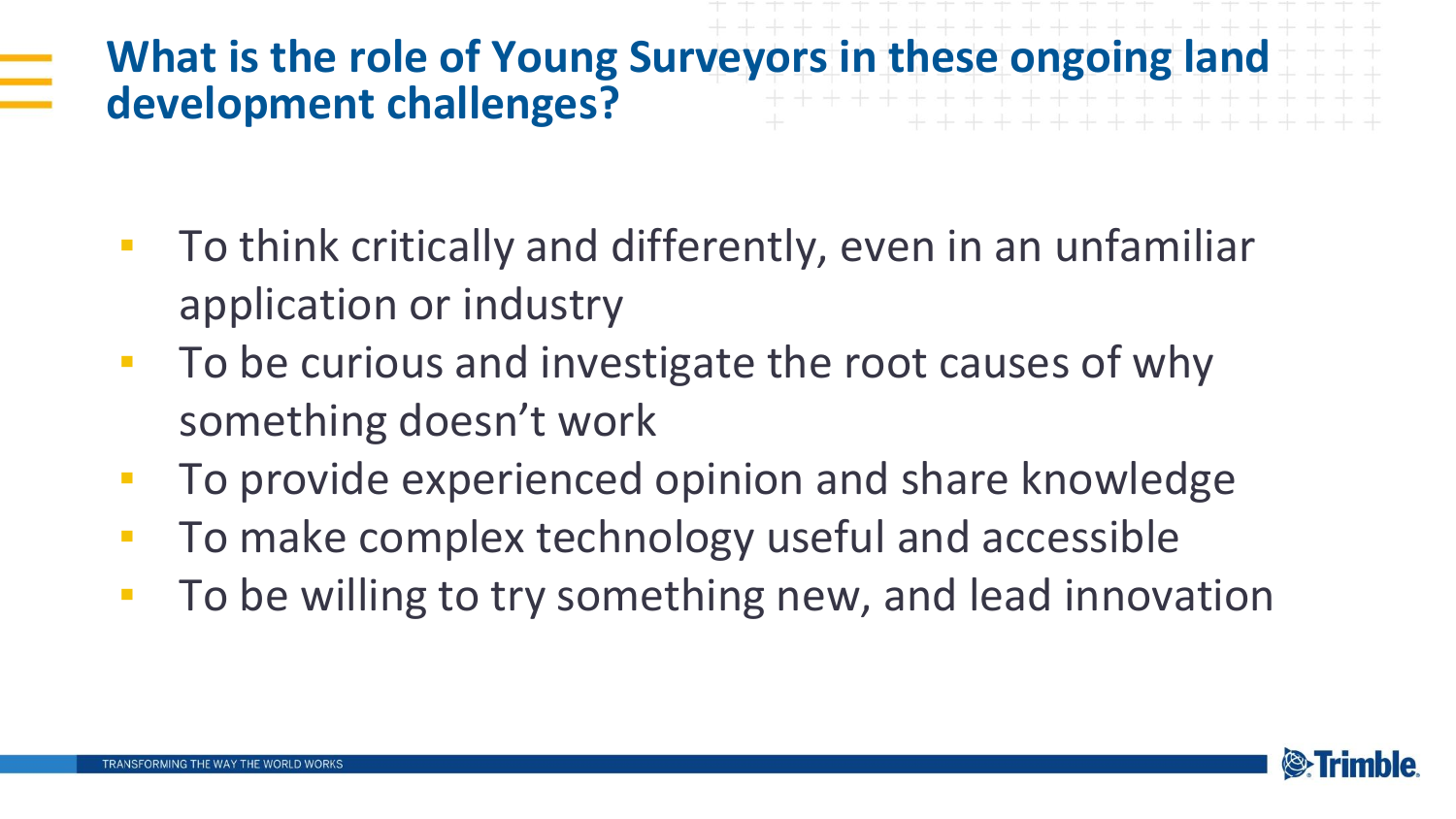

stephanie\_michaud@trimble.com

Connect with me on LinkedIn! Or send me an email :)